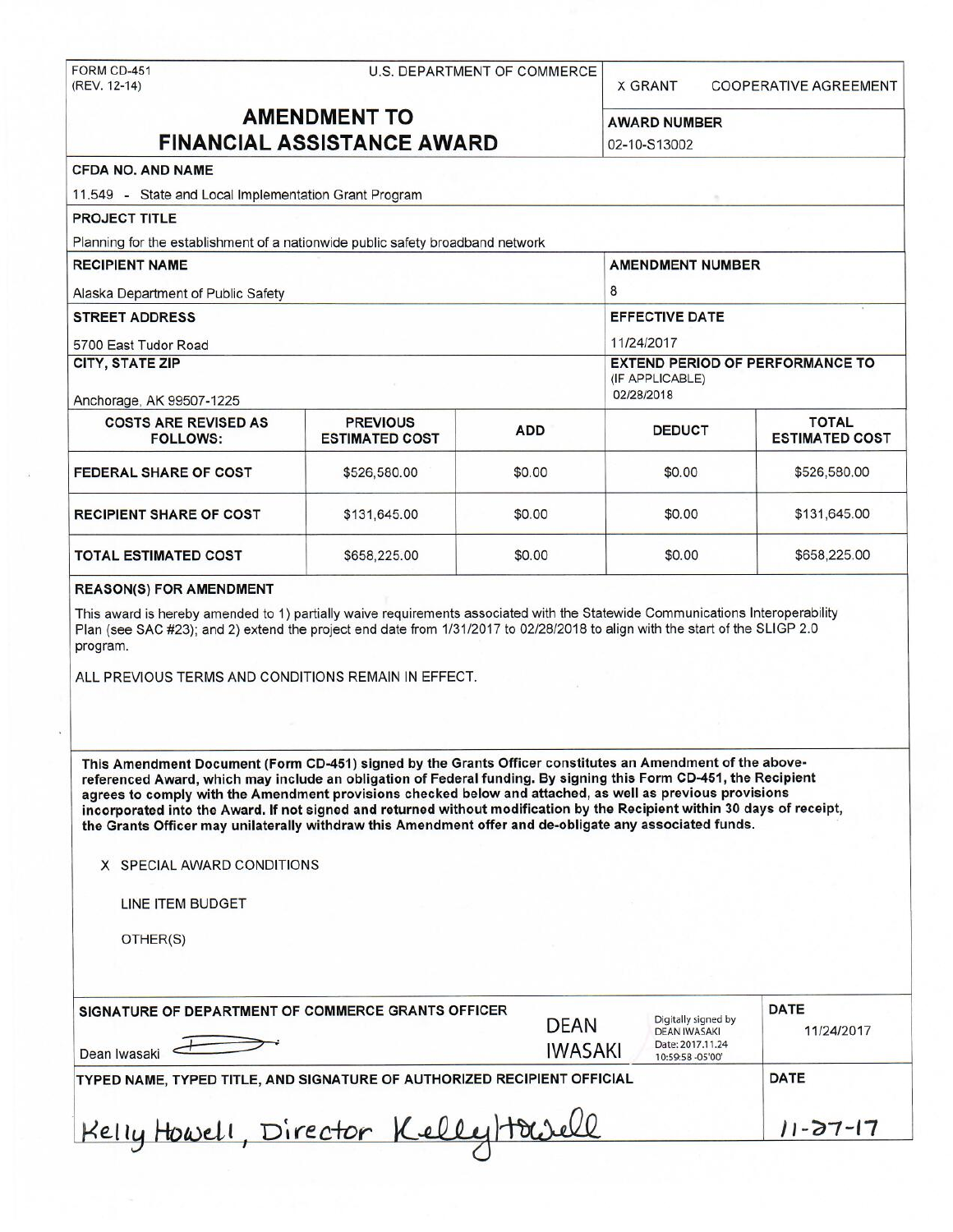Award Number: 02-10-S13002, Amendment Number 8 Federal Program Officer: Michael Dame Requisition Number: 12345 Employer Identification Number: 926001185 Dun & Bradstreet No: 001470228 Recipient ID: 021 1104 Requestor ID: 0211104

#### **Award ACCS Information**

| <b>Bureau</b><br>Code | <b>FCFY</b> | <b>Project-Task</b> | <b>Org Code</b>        | <b>Obj Class</b> | <b>Obligation Amount</b> |
|-----------------------|-------------|---------------------|------------------------|------------------|--------------------------|
| 61                    | 2013        | 8150000-000         | 11-00-0000-00-00-00-00 | 41-19-00-00      | \$0.00                   |

#### **Award Contact Information**

| <b>Contact Name</b> | <b>Contact Type</b> | Email                    | <b>Phone</b> |
|---------------------|---------------------|--------------------------|--------------|
| April Carlson       | Administrative      | April.Carlson@alaska.gov | 907-269-5082 |
| Rockwell<br>John    | Technical           | John.Rockwell@alaska.gov | 907-269-5511 |

### **NIST Grants Officer:**

Nuria Martinez 100 Bureau Drive, MS 1650 Gaithersburg, MD 20899-1650 (301) 975-6215

#### **NIST Grants Specialist:**

Samantha Wigglesworth 100 Bureau Drive, MS 1650 Gaithersburg, MD 20899-1650 (301) 975-4166